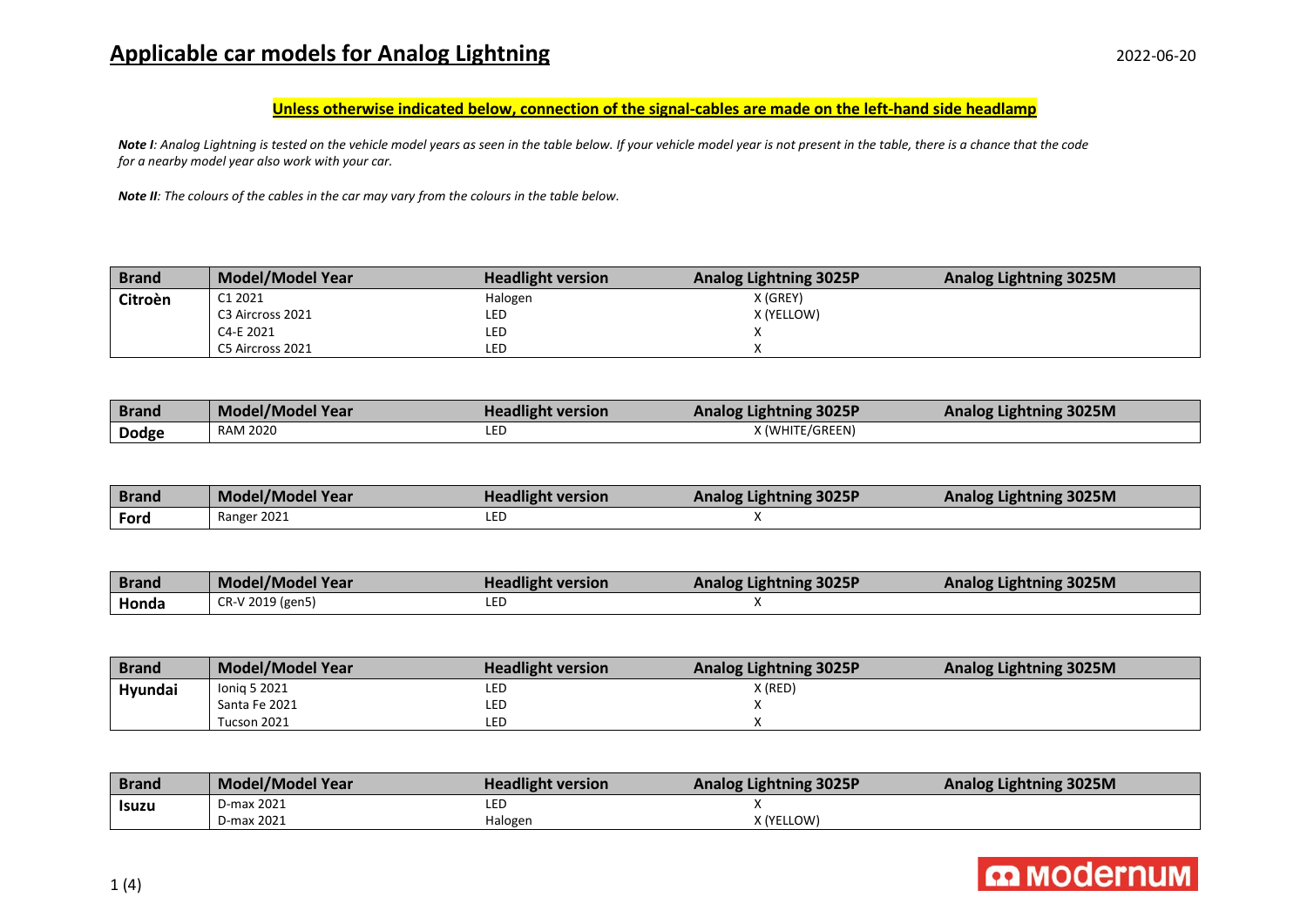## **Applicable car models for Analog Lightning** 2022-06-20

| <b>Brand</b> | <b>Model/Model Year</b> | <b>Headlight version</b> | <b>Analog Lightning 3025P</b> | <b>Analog Lightning 3025M</b> |
|--------------|-------------------------|--------------------------|-------------------------------|-------------------------------|
| Jeep         | Compass 2021            | <b>Bixenon</b>           |                               |                               |
|              | Wrangler PHEV 2021      | LEC                      | X (WHITE)                     |                               |

| <b>Brand</b> | <b>Model/Model Year</b> | <b>Headlight version</b> | <b>Analog Lightning 3025P</b> | Analog Lightning 3025M |
|--------------|-------------------------|--------------------------|-------------------------------|------------------------|
| Kia          | EV6 2021                | LED                      | X (RED)                       |                        |
|              | Sorento 2021            | LED                      |                               |                        |
|              | Sportage Plug-In Hybrid | LED                      | X (ORANGE)                    |                        |

| <b>Brand</b> | <b>Model/Model Year</b> | <b>Headlight version</b> | <b>Analog Lightning 3025P</b> | <b>Analog Lightning 3025M</b> |
|--------------|-------------------------|--------------------------|-------------------------------|-------------------------------|
| <b>Maxus</b> | Eunia 5 2022            | lec                      |                               |                               |
|              | <b>Eunia 6 2022</b>     | lec                      |                               |                               |

| <b>Brand</b>  | <b>Model/Model Year</b> | <b>Headlight version</b> | <b>Analog Lightning 3025P</b> | Analog Lightning 3025M |
|---------------|-------------------------|--------------------------|-------------------------------|------------------------|
| <b>Nissan</b> | Leaf 2021               | LED                      | X (PINK)                      |                        |
|               | Townstar 2022           | Halogen                  | X (GREEN)                     |                        |

| <b>Brand</b> | Model/Model Year | <b>Headlight version</b> | <b>Analog Lightning 3025P</b> | Analog Lightning 3025M |
|--------------|------------------|--------------------------|-------------------------------|------------------------|
| Opel         | Grandland 2020   | LED                      |                               |                        |

| <b>Brand</b> | <b>Model/Model Year</b> | <b>Headlight version</b> | <b>Analog Lightning 3025P</b> | <b>Analog Lightning 3025M</b> |
|--------------|-------------------------|--------------------------|-------------------------------|-------------------------------|
| Peugeot      | E-208 2021              | LEC                      | X (YELLOW)                    |                               |
|              | E-2008 2021             | LEC                      | X (BEIGE)                     |                               |
|              | 508 2020                | Full LED                 | X (GREEN)                     |                               |

| <b>Brand</b> | Model/Model Year | <b>Headlight version</b> | <b>Analog Lightning 3025P</b> | <b>Analog Lightning 3025M</b> |
|--------------|------------------|--------------------------|-------------------------------|-------------------------------|
| Renault      | Arkana 2021      | LEC                      |                               |                               |
|              | Captur 2021      | LEC                      |                               |                               |
|              | Megane 2021      | LEC                      |                               |                               |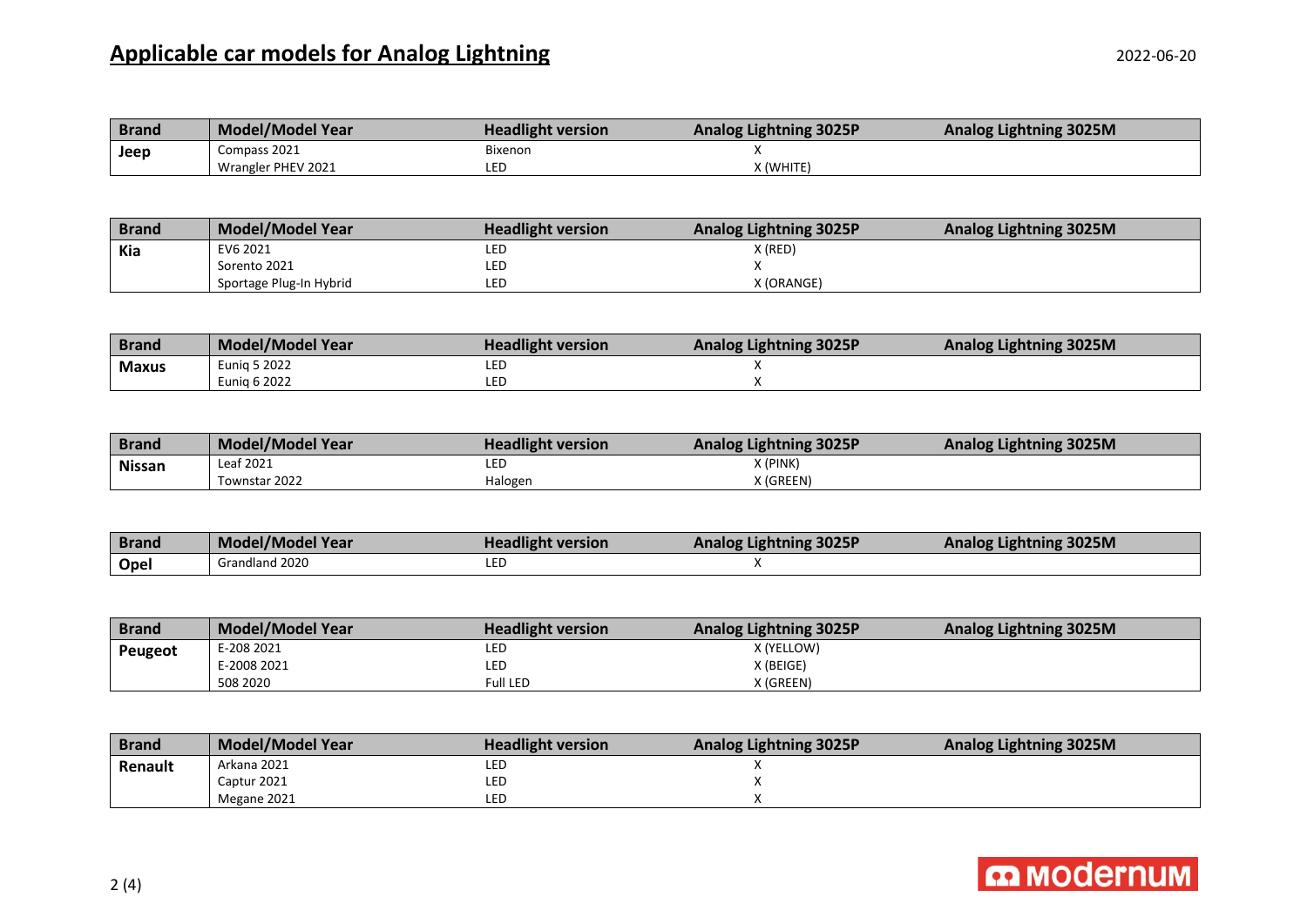| <b>Brand</b> | <b>Model/Model Year</b>              | <b>Headlight version</b>           | <b>Analog Lightning 3025P</b> | <b>Analog Lightning 3025M</b>                                                                                                                                                                                                                                                        |
|--------------|--------------------------------------|------------------------------------|-------------------------------|--------------------------------------------------------------------------------------------------------------------------------------------------------------------------------------------------------------------------------------------------------------------------------------|
| Skoda        | Kamig 2020                           | LED (8IS 8GO 8Q1)                  | X                             |                                                                                                                                                                                                                                                                                      |
|              |                                      |                                    |                               |                                                                                                                                                                                                                                                                                      |
|              |                                      |                                    |                               |                                                                                                                                                                                                                                                                                      |
| <b>Brand</b> | <b>Model/Model Year</b>              | <b>Headlight version</b>           | <b>Analog Lightning 3025P</b> | <b>Analog Lightning 3025M</b>                                                                                                                                                                                                                                                        |
| Subaru       | XV 2021                              | LED                                | X                             |                                                                                                                                                                                                                                                                                      |
|              |                                      |                                    |                               |                                                                                                                                                                                                                                                                                      |
|              |                                      |                                    |                               |                                                                                                                                                                                                                                                                                      |
| <b>Brand</b> | <b>Model/Model Year</b>              | <b>Headlight version</b>           | <b>Analog Lightning 3025P</b> | <b>Analog Lightning 3025M</b>                                                                                                                                                                                                                                                        |
| Suzuki       | Vitara 2018                          | Halogen                            | X                             |                                                                                                                                                                                                                                                                                      |
|              |                                      |                                    |                               |                                                                                                                                                                                                                                                                                      |
|              |                                      |                                    |                               |                                                                                                                                                                                                                                                                                      |
| <b>Brand</b> | <b>Model/Model Year</b>              | <b>Headlight version</b>           | <b>Analog Lightning 3025P</b> | <b>Analog Lightning 3025M</b>                                                                                                                                                                                                                                                        |
| <b>Tesla</b> | <b>Model S 2016</b>                  | <b>Bixenon</b>                     | X                             |                                                                                                                                                                                                                                                                                      |
|              |                                      |                                    |                               |                                                                                                                                                                                                                                                                                      |
|              |                                      |                                    |                               |                                                                                                                                                                                                                                                                                      |
| Donated by   | $B = -1 - 1$ / $B = -1 - 1$ $M = -1$ | <b>The staff district constant</b> | $A = \{x, y, z\}$             | $A_1, A_2, A_3, A_4, A_5, A_6, A_7, A_8, A_9, A_1, A_2, A_3, A_4, A_5, A_6, A_7, A_8, A_9, A_1, A_2, A_3, A_4, A_5, A_6, A_7, A_8, A_9, A_1, A_2, A_3, A_4, A_5, A_7, A_8, A_9, A_1, A_2, A_3, A_4, A_5, A_7, A_8, A_9, A_1, A_2, A_3, A_1, A_2, A_3, A_1, A_2, A_3, A_1, A_2, A_3,$ |

| <b>Brand</b> | <b>Model/Model Year</b> | <b>Headlight version</b> | <b>Analog Lightning 3025P</b> | <b>Analog Lightning 3025M</b> |
|--------------|-------------------------|--------------------------|-------------------------------|-------------------------------|
| Toyota       | CH-R 2021               | Parabola LED+AHB         |                               |                               |
|              | Corolla 2021            | Parabola LED+AHS         |                               |                               |
|              | Corolla 2021            | Bi-LED+AHB               |                               |                               |
|              | Hilux                   | LED                      |                               |                               |

| <b>Brand</b> | <b>Model/Model Year</b> | <b>Headlight version</b> | <b>Analog Lightning 3025P</b> | <b>Analog Lightning 3025M</b> |
|--------------|-------------------------|--------------------------|-------------------------------|-------------------------------|
| Volvo        | S90 2017                | LED                      |                               |                               |
|              | V90 2017                | LED                      |                               |                               |
|              | XC90 2017               | LED                      |                               |                               |

| <b>Brand</b> | Model/Model Year    | <b>Headlight version</b> | <b>Analog Lightning 3025P</b> | Analog Lightning 3025M |
|--------------|---------------------|--------------------------|-------------------------------|------------------------|
| Volkswagen   | Amarok 2020         | <b>Bixenon</b>           |                               |                        |
|              | Caddy 2016          | <b>Bixenon</b>           |                               |                        |
|              | Crafter 2020        | LED                      |                               |                        |
|              | Taigo 2022          | Standard LED             | X (WHITE)                     |                        |
|              | Transporter T6 2019 | LED                      |                               |                        |